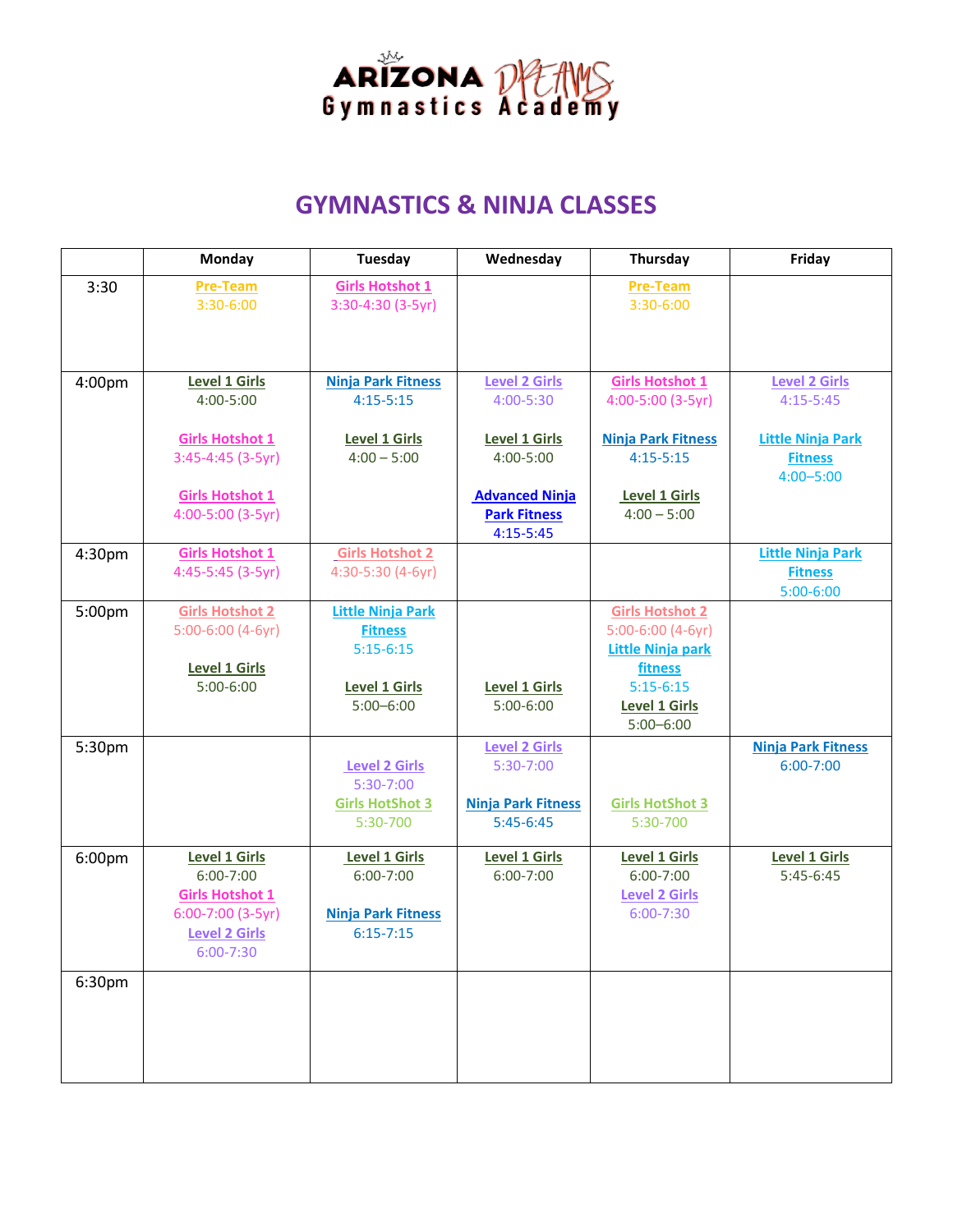

### **PRE-SCHOOL CLASSES & TOT OPEN GYM**

|         | <b>Monday</b>       | Tuesday | Wednesday           | Thursday            | Friday                |
|---------|---------------------|---------|---------------------|---------------------|-----------------------|
| 9:00am  |                     |         | <b>Tumble Bears</b> |                     | <b>Tumble Bears</b>   |
|         |                     |         | $9:15-10:00$        |                     | $9:00 - 9:45$         |
| 10:00am | <b>Tumble Bears</b> |         | <b>Tot Open Gym</b> |                     | <b>Tumble Bears 2</b> |
|         | 10:30-11:15         |         | 10:00-11:30         |                     | 10:00-11:00(2-4yr)    |
|         |                     |         | Up to 5 years old   |                     |                       |
| 11:00am | <b>Parent Tot</b>   |         |                     |                     | <b>Tumble Bears 2</b> |
|         | 11:15-12:00         |         |                     |                     | 11:00-12:00(2-4yr)    |
| 5:00pm  |                     |         |                     |                     |                       |
|         |                     |         |                     |                     |                       |
|         |                     |         |                     |                     |                       |
|         |                     |         |                     |                     |                       |
| 5:30pm  | <b>Tumble Bears</b> |         |                     |                     |                       |
|         | $5:45-6:30(2-4yr)$  |         |                     |                     |                       |
|         |                     |         |                     |                     |                       |
| 6:00pm  |                     |         |                     | <b>Tumble Bears</b> |                       |
|         |                     |         |                     | $6:15-7:00(2-4yr)$  |                       |
|         |                     |         |                     |                     |                       |

### **SPECIALTY CLASSES**

|                    | <b>Monday</b>          | Tuesday            | Wednesday | Thursday           | Friday | Saturday |
|--------------------|------------------------|--------------------|-----------|--------------------|--------|----------|
| 3:00 <sub>pm</sub> |                        |                    |           |                    |        |          |
|                    |                        |                    |           |                    |        |          |
| 5:30pm             |                        | <b>HAVOC</b>       |           | <b>HAVOC</b>       |        |          |
|                    |                        | <b>Competitive</b> |           | <b>Competitive</b> |        |          |
|                    |                        | <b>Cheer</b>       |           | <b>Cheer</b>       |        |          |
|                    |                        | 5:30-7:00          |           | 5:30-7:00          |        |          |
| 6:00pm             | Beginner/Inter.        | <b>RAGE</b>        |           | <b>RAGE</b>        |        |          |
|                    | <b>Silks</b>           | <b>Competitive</b> |           | <b>Competitive</b> |        |          |
|                    | $6:00 - 7:00$          | <b>Cheer</b>       |           | <b>Cheer</b>       |        |          |
|                    |                        | $6:00 - 8:30$      |           | 6:00-8:30          |        |          |
|                    |                        |                    |           |                    |        |          |
|                    |                        |                    |           |                    |        |          |
| 7:00pm             | <b>Inter./Advanced</b> |                    |           |                    |        |          |
|                    | <b>Silks</b>           |                    |           |                    |        |          |
|                    | 7:00-8:00              |                    |           |                    |        |          |
| 8:00pm             |                        |                    |           |                    |        |          |
|                    |                        |                    |           |                    |        |          |
|                    |                        |                    |           |                    |        |          |